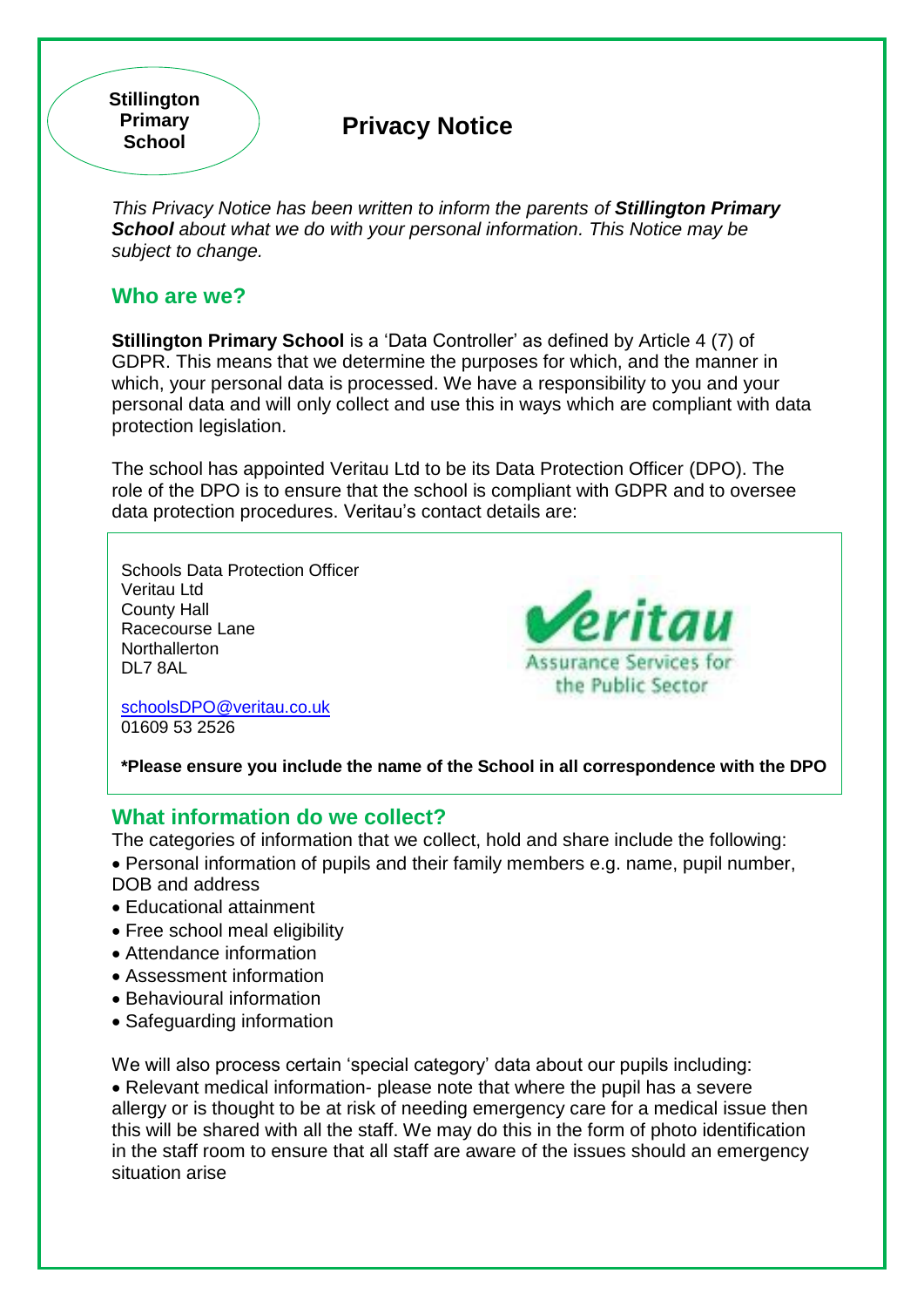- Special Educational Needs and Disabilities information
- Race, ethnicity and religion

# **Why do we collect your personal data?**

We use the information we collect:

- to support pupil learning
- to monitor and report on pupil progress
- to provide appropriate pastoral care
- to assess the quality of our services

Any personal data that we process about our pupils and parents is done so in accordance with Article 6 and Article 9 of GDPR:

Our legal basis for processing your personal data, in line with Article 6(1)(c) include:

- Education Act 1944,1996, 2002
- Education and Adoption Act 2016
- Education (Information About Individual Pupils)(England) Regulations 2013 •
- Education (Pupil Information) (England) Regulations 2005
- Education and Skills Act 2008
- Children Act 1989, 2004
- Children and Families Act 2014 4
- Equality Act 2010
- Education (Special Educational Needs) Regulations 2001

# **Who do we obtain your information from?**

Much of the information we process will be obtained directly from you. We will also process information received from:

- Department for Education (DfE)
- Local Education Authority North Yorkshire County Council
- Previous schools attended

#### **Who do we share your personal data with?**

We routinely share pupil information with:

- schools that the pupils attend after leaving us
- our Local Education Authority North Yorkshire County Council
- the Department for Education (DfE)
- National Health Service bodies
- For more information on information sharing with the DfE (including the National Pupil Database and Census) please go to: [https://www.gov.uk/government/publications/national-pupil-database](https://www.gov.uk/government/publications/national-pupil-database-userguide-and-supporting-information)[userguide-and-supporting-information](https://www.gov.uk/government/publications/national-pupil-database-userguide-and-supporting-information)

## **How long do we keep your personal data for?**

Stillington Primary School will keep your data in line with our Information Policy. Most of the information we process about you will be retained as determined by statutory obligations. Any personal information which we are not required by law to retain will only be kept for as long as is necessary to fulfil our organisational needs.

**What rights do you have over your data?**